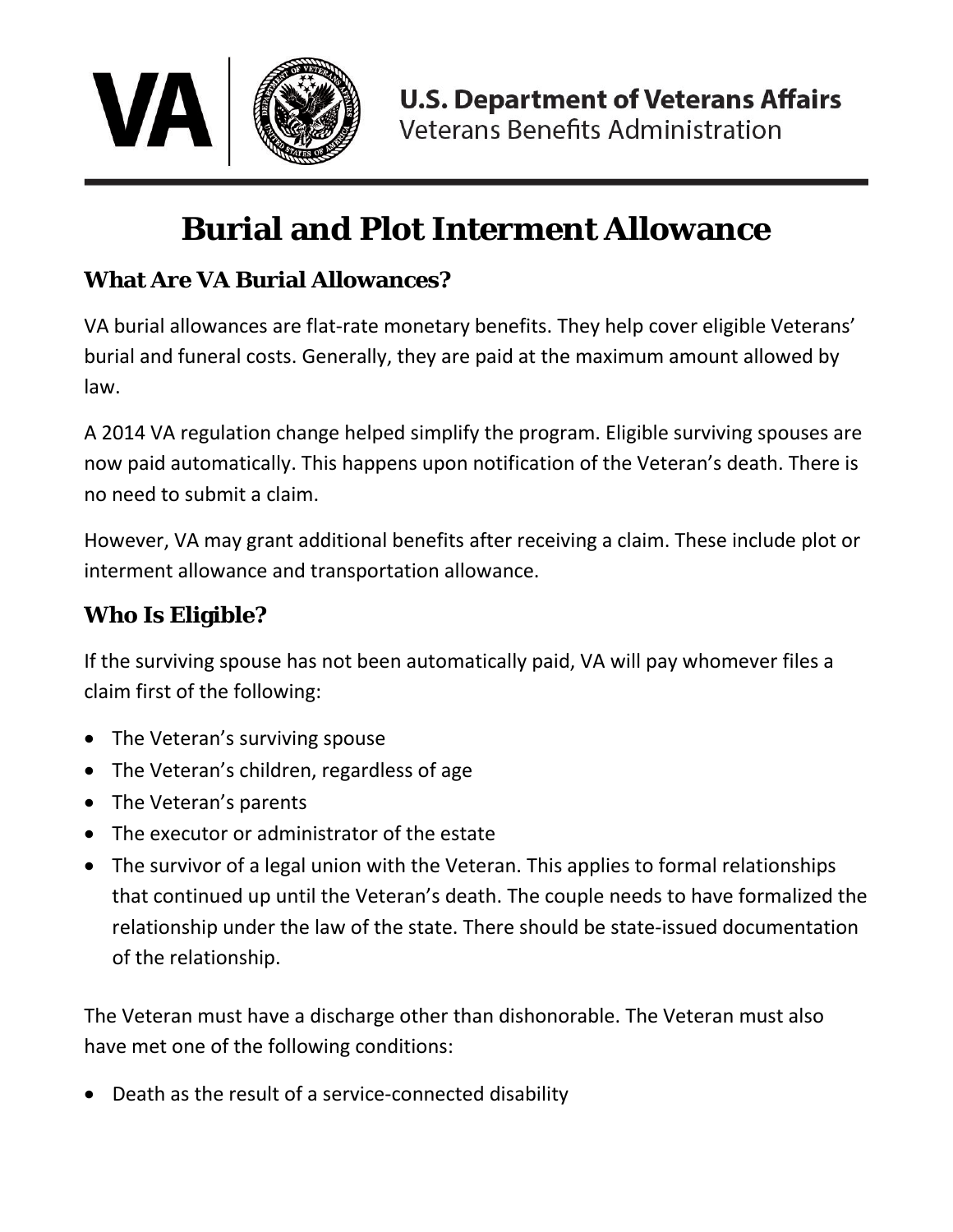- Receiving VA pension or compensation at time of death
- Entitled to receive VA pension or compensation at time of death, but instead received full military retirement or disability pay
- Died while hospitalized by VA or while receiving care under VA contract
- Died while traveling under the following circumstances:
	- o Under proper authorization and at VA expense
	- o To or from a place for the purpose of examination, treatment or care
- Had an original or reopened claim for VA compensation or pension pending at the time of death
	- o Only if the Veteran would have been entitled to benefits from a date prior to the death date
- Died on or after Oct. 9, 1996, while a patient at a VA-approved state nursing home

## **How Much Does VA Pay?**

For service-connected deaths:

- If the Veteran died on or after Sept. 11, 2001: maximum \$2,000
- If the Veteran died before Sept. 11, 2001: maximum \$1,500
- If the Veteran is buried in a VA national cemetery: some or all of the costs of transporting remains

For non-service-connected deaths:

- If the Veteran died on or after Oct. 1, 2017: \$300 burial allowance; \$762 for a plot
- If the Veteran died on or after Oct. 1, 2016, but before Oct. 1, 2017: \$300 burial allowance; \$749 for a plot
- If the Veteran died on or after Oct. 1, 2015, but before Oct. 1, 2016: \$300 burial allowance; \$747 for a plot

Effective Oct. 1, 2011, non-service-connected death rates have changed. Payable rates are higher if the Veteran was hospitalized by VA at time of death.

- If the Veteran died on or after Oct. 1, 2017: \$762 burial allowance; \$762 for a plot
- If the Veteran died on or after Oct. 1, 2016: \$749 burial allowance; \$749 for a plot